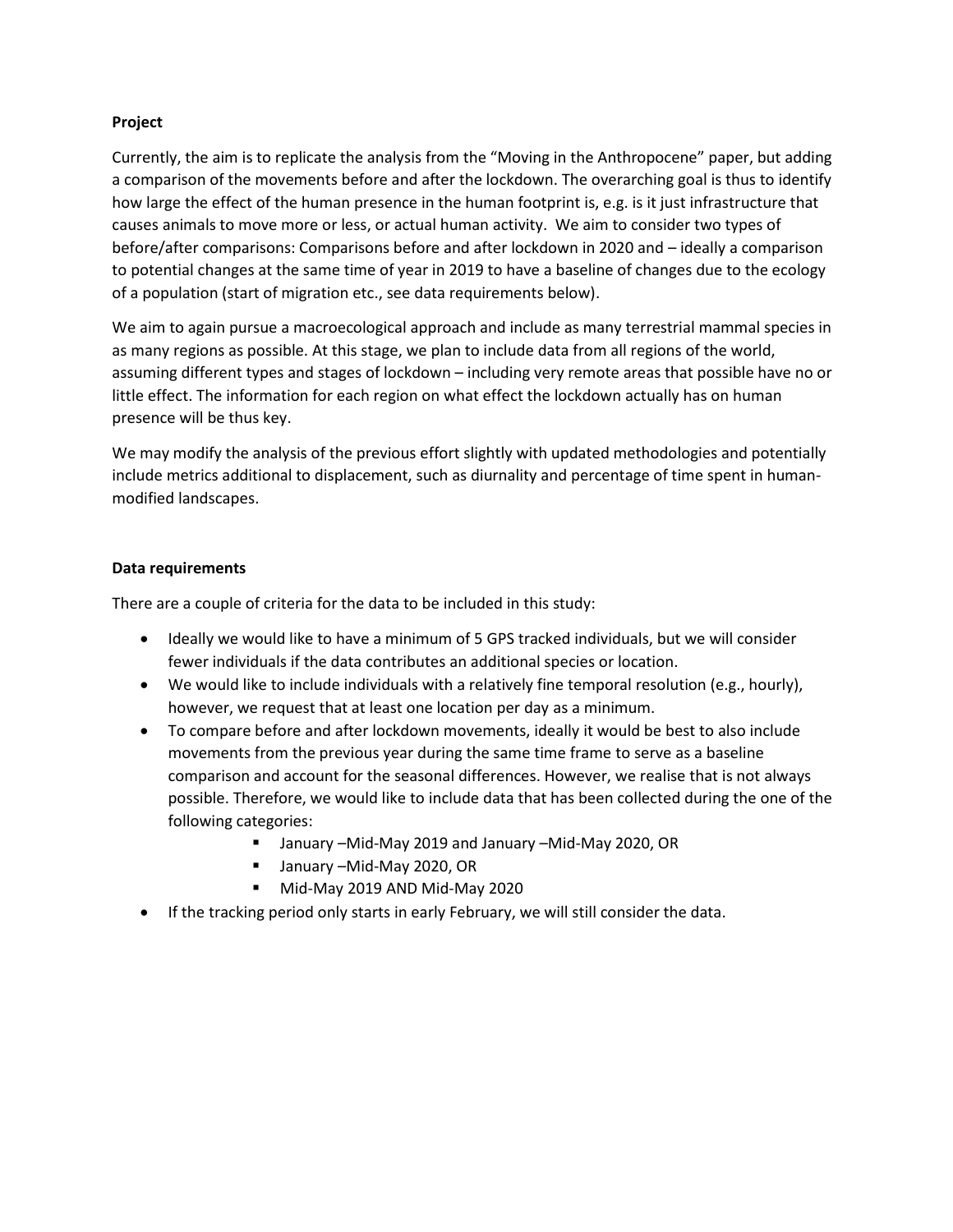## **To do's**

If you are still happy to participate, we would like two things from you:

- **1.** We will need a brief description of the lockdown:
	- When did the initial lockdown begin (i.e., date)?
	- Were there several stages (i.e., relaxation of the lockdown etc.)?
	- Level of the lockdown:
		- a) **Strict**: confined to home, all outdoor activities strictly limited (e.g., Italy)
		- b) **Medium**: shops/restaurants closed but outdoor activities allowed/encouraged (e.g., walking, running, green space use)
		- c) **Low**: no to very limited lockdown
	- Please also provide a brief description of your opinion on how the lockdown may affect human activity in the areas where your animals have been tracked?
	- Where were your animals tracked? For example: in a national park, urban area or a mixture of human-modified landscapes and relatively natural areas.
- **2.** We request that the movement data are sent in a common format, such as Movebank, .csv, .Rdata. We would appreciate if your data are pre-checked and cleaned up as much as possible (no data from collars on vehicles, test locations, or dead animals etc.). Please let us know if the data has been pre-cleaned. As a bare minimum, we would like to have individual ID, longitude/latitude, timestamp (please make a note if this is local or GMT). If available, additional information is welcome, such as sex and weight.

The aim would be to begin collecting data and to start the analyses as soon as possible. Ideally we would like that the tracking period to span all of April and up to mid-May. If possible and depending on data collection schedules, please send us the data by **May 22nd .**

## **Mode of collaboration**

We plan to handle everything else in a very similar way as the previous project: You will retain data ownership and we will only use your data for this specific project. If other opportunities arise, we will inform you and ask if you are happy to be involved. You retain the right to remove your data from the project until we finalise the analyses (we will let you know when that is). We will provide regular updates throughout the project.

Please let us know if you require a data sharing agreement.

We will offer co-authorship to those whose data will be included in the manuscript. We will rely upon the PI's of the tracking data to decide who should be included from their group (i.e., whose significant contribution was essential to the collection of the data). We will also provide opportunities for suggestions and comments throughout the project.

We are happy to Skype, if you have further questions or suggestions. Alternatively, feel free to send Marlee an email.